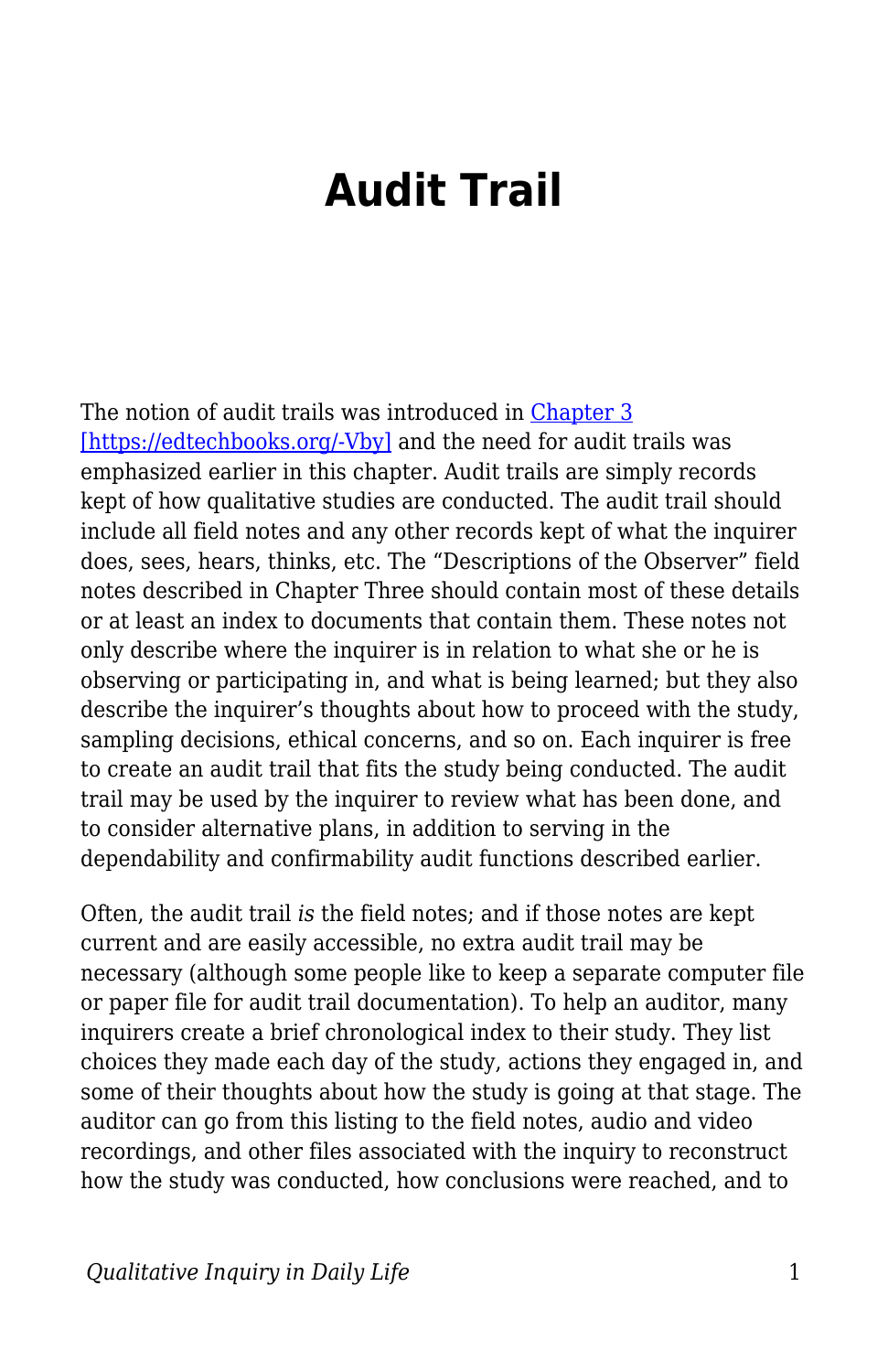make the dependability and confirmability judgments described earlier.

An example of an audit trail index (the actual audit trail was 54 pages long) is included in an appendix to Marné's study in Appendix B of this book. Refer to it there as an illustration of the elements of an audit trail. As you can see there, Marné has simply listed what she did each day she engaged in this particular inquiry. The detailed audit trail is in the field notes, which could be made available to the auditor.



Williams, D. D. (2018). *Qualitative Inquiry in Daily Life (1st ed.)*. EdTech Books. Retrieved from https://edtechbooks.org/qualitativeinquiry